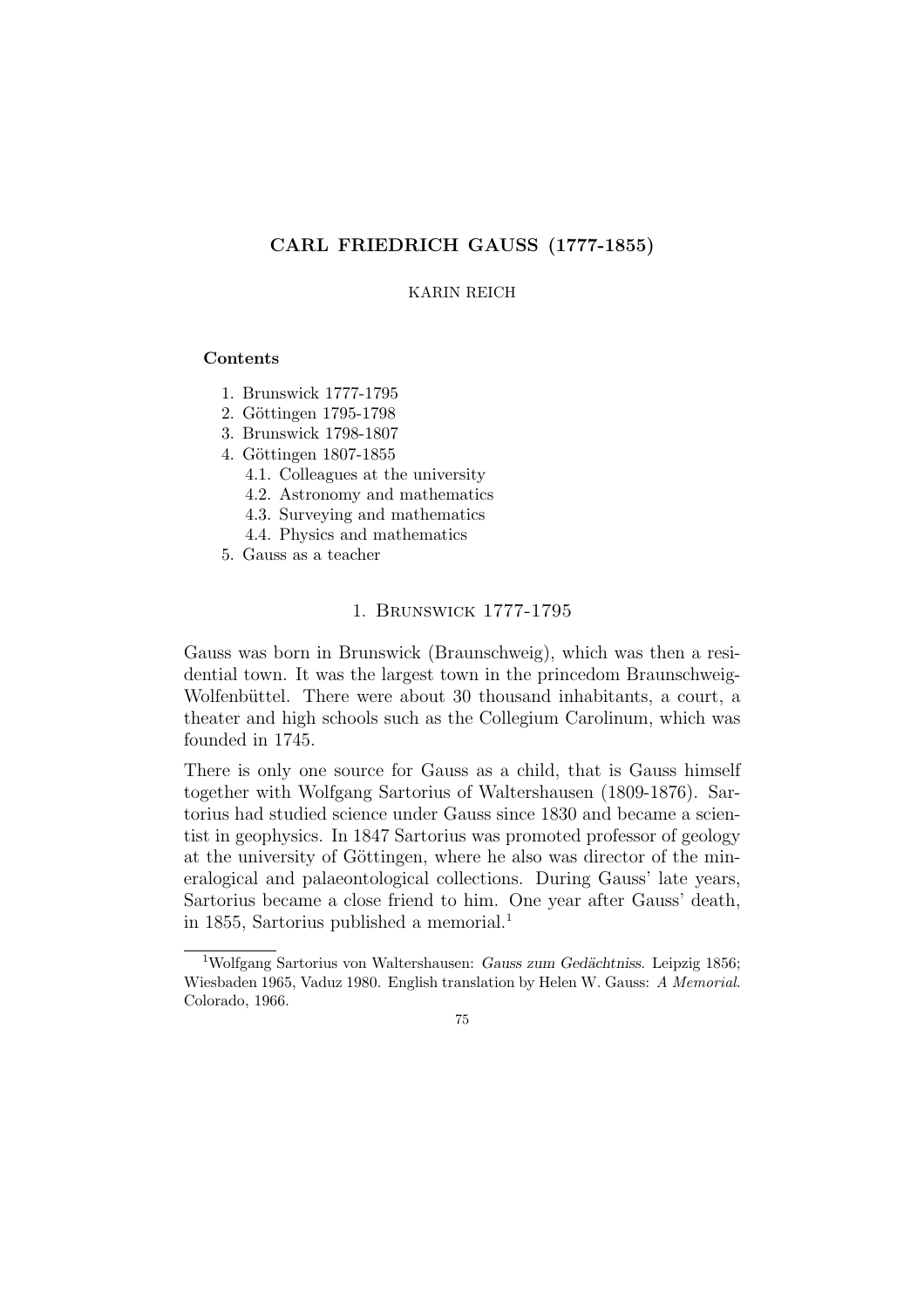One finds there all those the nice stories about the wonder boy who was able to calculate before learning how to speak. Sartorius is also the source for the best known story about Gauss: the teacher in the elementary school wanted to keep a special group of pupils busy for a while; so he asked them to add up the numbers from 1 to 100. Shortly afterwards Gauss presented the result, 5050.

It is nearly unknown that this problem is a very old one. It belongs to the problem collection attributed to Alkuin (about 735 to 804), that is, to the time of Charlemagne (742-814; king of the Francs 768- 814, and emperor of the West since 800). This problem collection, Propositiones ad acuendos iuvenes, is the oldest problem collection in the Latin language. The problem no. 42, "Propositio de scala habente gradus centum", is the same as the one asked by Gauss' teacher, and it has a similar solution:

There was a ladder with 100 steps. On the first step one pigeon sat, on the second two pigeons; on the third three, on the fourth four, on the fifth five and so on, up to the hundredth step. Tell me, if you can, how many pigeons there were.

Solution: Calculate in the following way. Take the one pigeon that sat on the first step on the 99th step, then there are 100 pigeons. Then put the two pigeons sitting on the second step together with the 98 pigeons sitting on the 98th step, you find 100 once again. All you have to do, is to put the pigeons from the highest step together with the pigeons from the lowest step and you will always have 100 pigeons. The 50th step, however, stays alone, there is no corresponding step. The same happens to the 100th step. If you add altogether you'll find  $49 \cdot 100 + 50 + 100 = 5050$  pigeons.<sup>2</sup>

And there is a further source for Gauss as a schoolboy, especially for the period 1788-1792, when he was at the gymnasium. This source is Gauss' library. It has survived nearly complete and is kept safe in the manuscript department of the Göttingen university library. It contains about 1400 titles. Especially in younger years, Gauss wrote notes in his books, like the year when he bought or got the book. He also used the spare pages as rough paper. The oldest book I know, namely Cornelius

<sup>2</sup>Paul Leo Butzer; Dietrich Lohrmann (ed.): Science in Western and Eastern Civilization in Carolingian Times. Basel, Boston, Berlin 1993, p. 348f.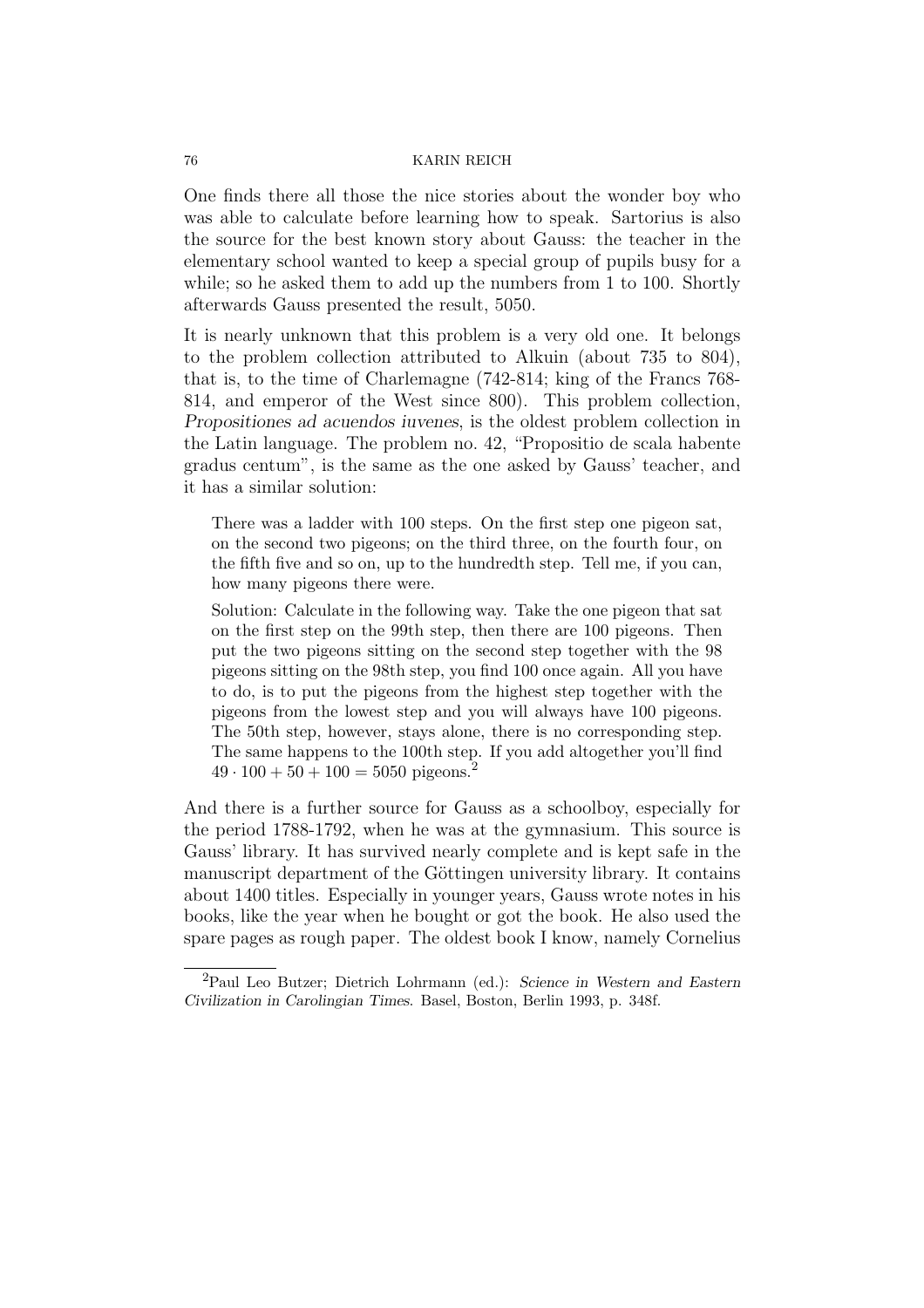Nepos De vita excellentium imperatorum (Königsberg  $1742$ ),<sup>3</sup> dates from the year 1789. Incidentally, Gauss kept most or all of his Latin and Greek schoolbooks.

After the gymnasium Gauss changed to the Collegium Carolinum. In 1791 Gauss was presented to his patron, who had repeatedly payed in the past for his education and living expenses, as Gauss' parents were not rich enough. The patron was the duke of Brunswick, Carl Wilhelm Ferdinand (1735-1806), who reigned since 1780. On occasion of this event, Gauss got a book as a present: Johann Carl Schulze's Sammlung logarithmischer, trigonometrischer und anderer zum Gebrauch der Mathemathik unentbehrlichen Tafeln (2 vol., Berlin 1778).<sup>4</sup> This was the first logarithmic table that Gauss owned. Later he bought several others, so that he owned a whole collection.<sup>5</sup>

This present of the duke was much more than a logarithmic table would be today. It was so to speak the computer of the nineteenth century. Gauss used to write notes on the spare pages. Schulze's logarithmic table is full of notes from Gauss, and some of them concern the regular heptadecagon.

And mathematics? Gauss learnt mathematics primarily on his own. He was an autodidact. His library allows to follow the traces of his learning. He began with easy books, like the reckoning masters. For example, Gauss' library contains books of Johann Hemeling and Valentin Heins.<sup>6</sup> Mathematical textbooks came after. One of Gauss' favorite authors was Christian Wolff<sup>7</sup> and afterwards he turned to scientific mathematical literature, such as Jakob Bernoulli's Ars conjectandi (Basel 1713).<sup>8</sup> Gauss bought the Ars conjectandi in 1792, when he was only 14 or 15 years old.

Gauss learnt mostly by himself, and not so much from his teachers.

<sup>3</sup>Gauss library no. 557.

<sup>4</sup>Gauss library no. 31.

 ${}^{5}$ Karin Reich: *Logarithmentafeln - Gauß* "tägliches Arbeitsgerät". In E. Mittler (ed.): Wie der Blitz einschlägt, hat sich das Räthsel gelöst—Carl Friedrich Gauß in Göttingen. Göttingen 2005, p. 73-89.

 ${}^{6}$ Gauss library no. 1061 and no. 429.

<sup>7</sup>Gauss library nos. 55, 262, 263, 264, 266.

<sup>8</sup>Gauss library no. 282.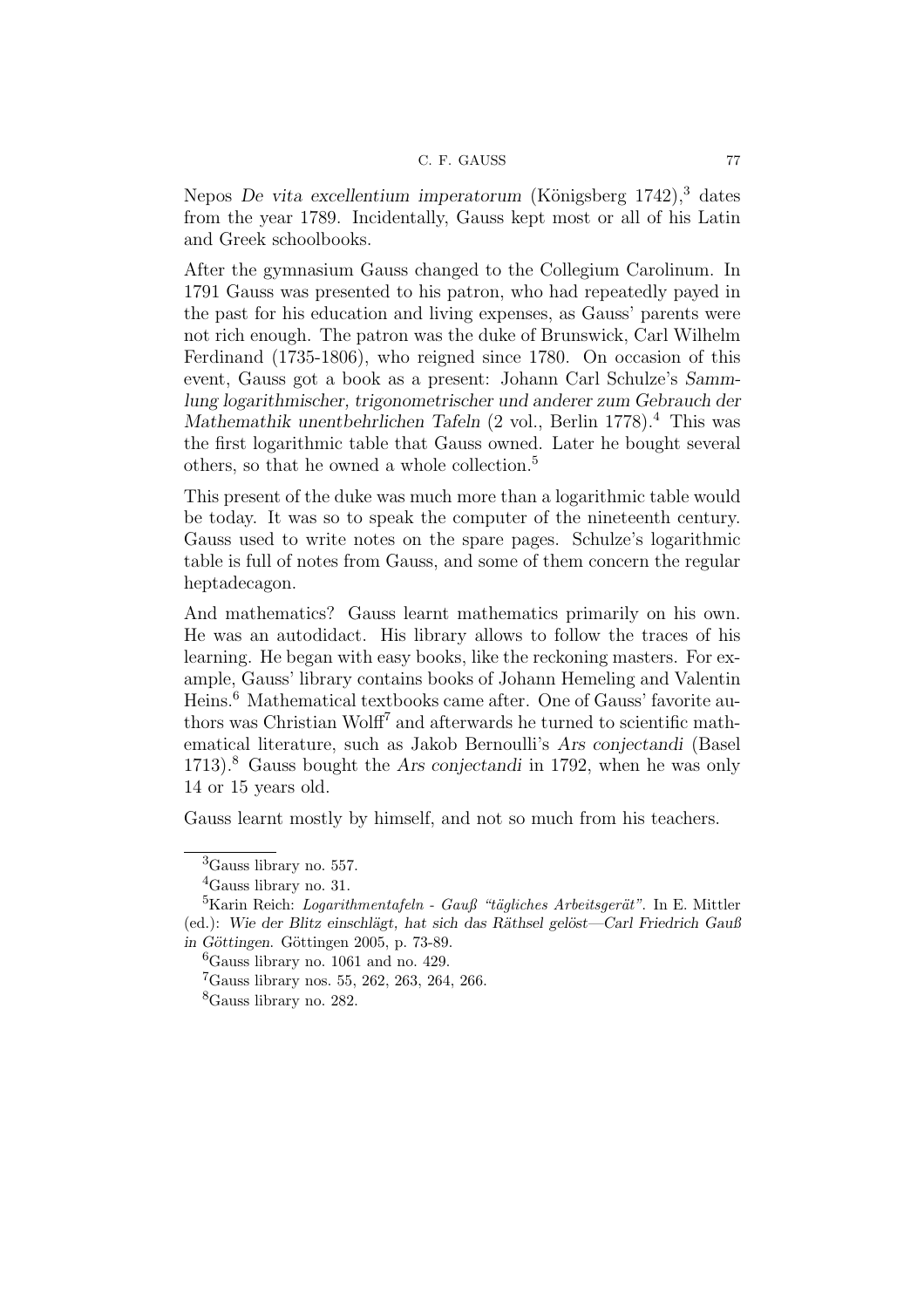# 2. GÖTTINGEN 1795-1798

The duke of Brunswick kept paying Gauss a scholarship, so Gauss was able to visit the university. He chose Göttingen, which belonged to another country, namely the electorate, and later Kingdom, of Hannover. The Göttingen university was founded in 1737, as a reform university, by the British king George II (he reigned from 1723-1760), who had also been the electorate of Hannover.

The Göttingen university library was very famous for its quality and for the fact, which was a novelty at that time, that students were allowed to borrow books. The first book that Gauss had borrowed was not a mathematical work, but a novel: Clarissa, by Samuel Richardson (1689-1761). A bestseller at Gauss' time, it is a triangular love story in which the young lady dies of a broken heart after being forced to marry the wrong man.

Of course Gauss also borrowed mathematical literature. He read books and articles from many authors. The number one among these was no doubt Leonhard Euler (1707-1783). Later Gauss owned many textbooks of Euler. In one of them, as it has been found only recently, he drew a sketch of Euler.<sup>9</sup>

On March 29, 1796, Gauss had an eureka experience. He woke up early in the morning and had the vision that the regular heptadecagon can be constructed with ruler and compass. The next day he began his  $diary<sup>10</sup>$  and he had no further doubts that he would study mathematics. At that time, however, the main mathematician in Göttingen was Abraham Gotthelf Kästner (1719-1800), the author of many mathematical textbooks, and Gauss could not learn much from him as he did not rank among the best mathematicians.

 $^{9}$ Gauss library no. 826. Karin Reich: *Gauss' geistige Väter: nicht nur* summus Newton, sondern auch summus Euler. In: E.Mittler: Wie der Blitz einschlägt, hat sich das Räthsel gelöst—Carl Friedrich Gauß in Göttingen. Göttingen 2005, p. 105-117.

 $10$  Gauss's Mathematical Diary, in: G. Waldo Dunnington: Carl Friedrich Gauss. Titan of Science, ed. by J. Gray and F. E. Dohse, The Association of America 2004, p. 469-484. See also Carl Friedrich Gauss: Mathematisches Tagebuch 1796-1814. Ostwalds Klassiker 256, Frankfurt am Main 2005.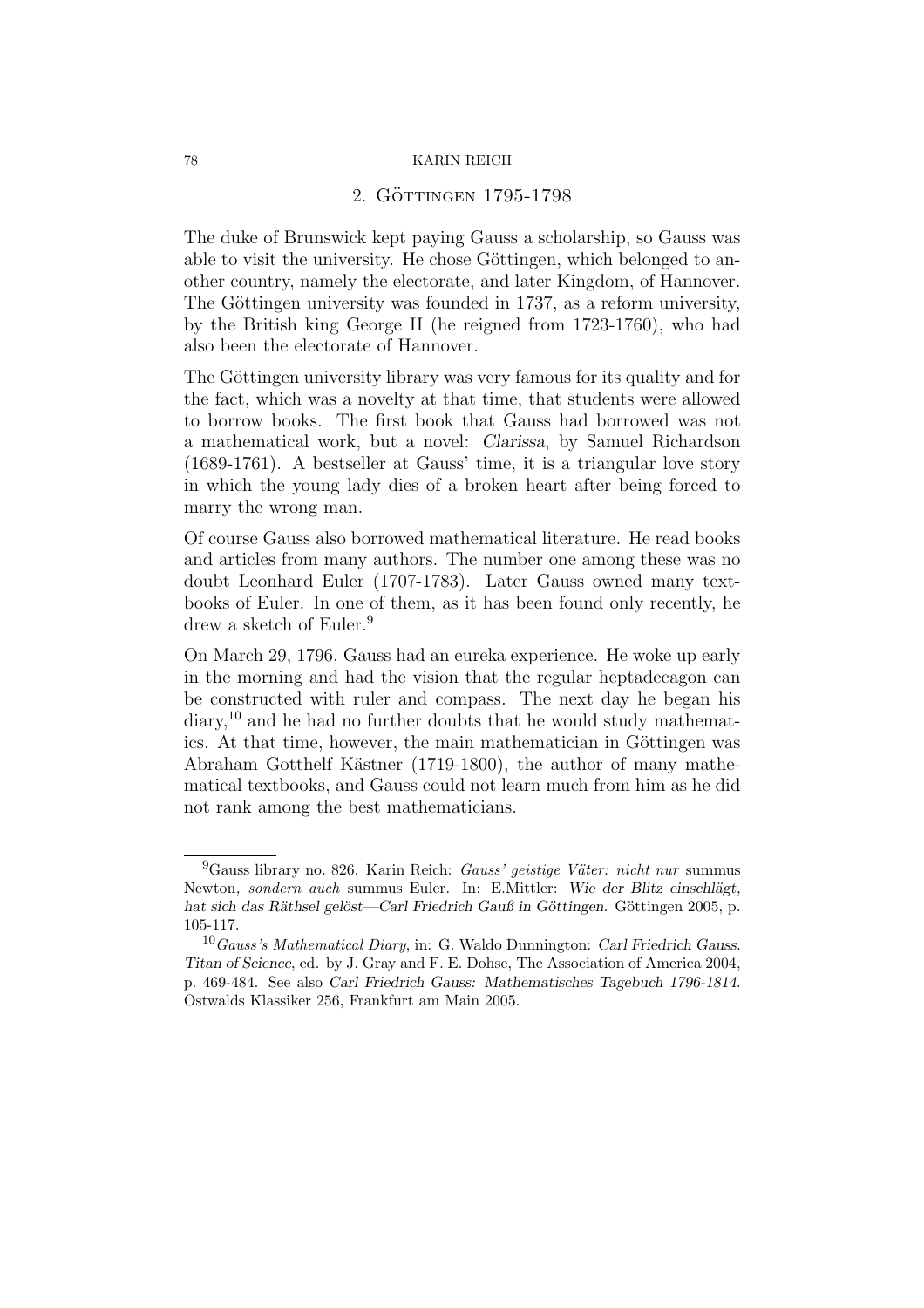In 1798, Gauss finished his thesis on the fundamental theorem in al $gebra<sup>11</sup>$  and he was promoted at the university of Helmstedt, where Johann Friedrich Pfaff (1765-1825) was a well-respected mathematician. While Pfaff wrote an eulogium about Gauss' thesis,  $12$  Kästners announcement<sup>13</sup> was more or less a disaster. Shortly afterwards Gauss returned to Brunswick again, where the duke kept paying him a salary.

# 3. Brunswick 1798-1807

There followed the most fruitful years in Gauss' life. In 1801 he published at last his Disquisitiones arithmeticae, his arithmetical masterpiece concerning number theory.<sup>14</sup> His sources had mostly been French mathematicians and Euler.

During the 18th-century intellectual life, Germany had produced a Goethe and a Schiller, but no mathematicians comparable with those in France. French mathematics was on the top and French mathematicians played a dominant role.

In his Disquisitiones arithmeticae Gauss quoted 29 articles of Euler, 8 of Joseph-Louis Lagrange (1736-1813) and 2 of Adrien-Marie Legendre (1752-1833).

It is thus natural that French was the first language into which the Disquisitiones arithmeticae was translated: Recherches arithmétiques (Paris 1807). This translation was due to Antoine-Charles Marcel Poullet-Delisle (1778-1849), a mathematics teacher at the Lycée d'Orléans. However, the translation had been initiated by Pierre-Simon de Laplace (1749-1827). In the same year 1807, Louis Poinsot (1777-1859) published an extensive review.<sup>15</sup>

 $11$ Carl Friedrich Gauss: *Demonstratio nova theorematis: Omnem functionem al*gebraicam, rationalem, integram, unius variabilis in factores reales primi vel secundi gradus resolvi posse. Helmstedt 1799. In: Gauss Werke 3, p. 1-30.

<sup>&</sup>lt;sup>12</sup>Paul Zimmermann: Zum Gedächtniß Karl Friedrich Gauß. 1. Die Promotion in Helmstedt. Braunschweigisches Magazin 5, 1899, p. 113-117.

 $13$ Göttingische Gelehrte Anzeigen 1800, p. 129-133 (January 25, 14.Stück).

<sup>14</sup>Carl Friedrich Gauss: Disquisitiones arithemticae. Leipzig 1801. In: Gauss Werke 1, p. 1-474.

<sup>15</sup>Le Moniteur 36, 1807, p. 312 (March 21).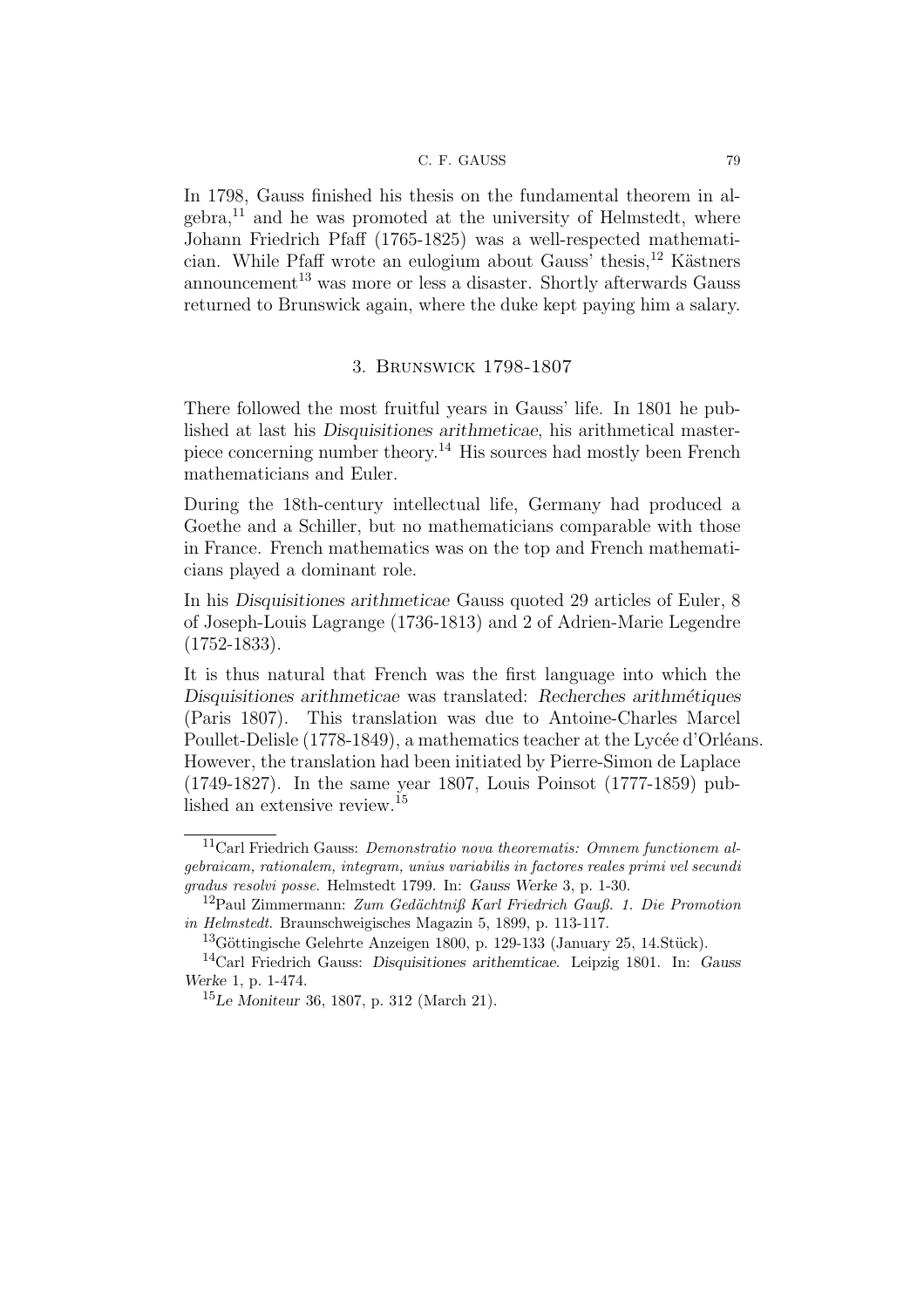It was mainly this French translation that made Gauss popular among French mathematicians. And Poinsot's review proves Gauss' popularity in France. In Germany there were nearly no mathematicians who were able to appreciate Gauss' difficult work.

In the same year 1801 Gauss became interested in astronomy, even though there was no observatory in Brunswick. So Gauss could only contribute to theoretical astronomy, as observations were out of questions. In February 1801 the Italian astronomer Giuseppe Piazzi (1746- 1826) found a new planet, but lost it after some days. It was Gauss who made the rediscovery possible. Indeed, in November 1801 he presented a new way of calculation and soon afterwards, on December 7 and 31, 1801, his friends Xaver von Zach (1754-1832) and Wilhelm Olbers (1758-1840) were able to find the planetoid again. After the discovery of the second small planet, Pallas, in the year 1802, the name Gauss was also mentioned in a German newspaper.<sup>16</sup>

This second period in Brunswick was perhaps the most happiest and the most fruitful period in Gauss' life. But it was in November 1806 when this good time finished abruptly. His patron died, mortally wounded, some days after the battle of Jena and Auerstedt. Now Gauss had a money problem. But he was lucky, as the university of Göttingen offered him a position as professor of astronomy and as director of the observatory, which he accepted.

# 4. GÖTTINGEN 1807-1855

In autumn 1807 Gauss moved, together with his family, to Göttingen. For the first time in his life, he had his own observatory, though it was still the old observatory of Tobias Mayer (1723-1762). But there was war between the German countries and Napoleon. In 1808 Göttingen was occupied and all people with a position had to pay a war contribution. Gauss asked Laplace and Lagrange for help and both offered him the money. So also Gauss astronomical colleague, Ludwig Harding

<sup>16</sup>Vossische Zeitung, June 24, 1802.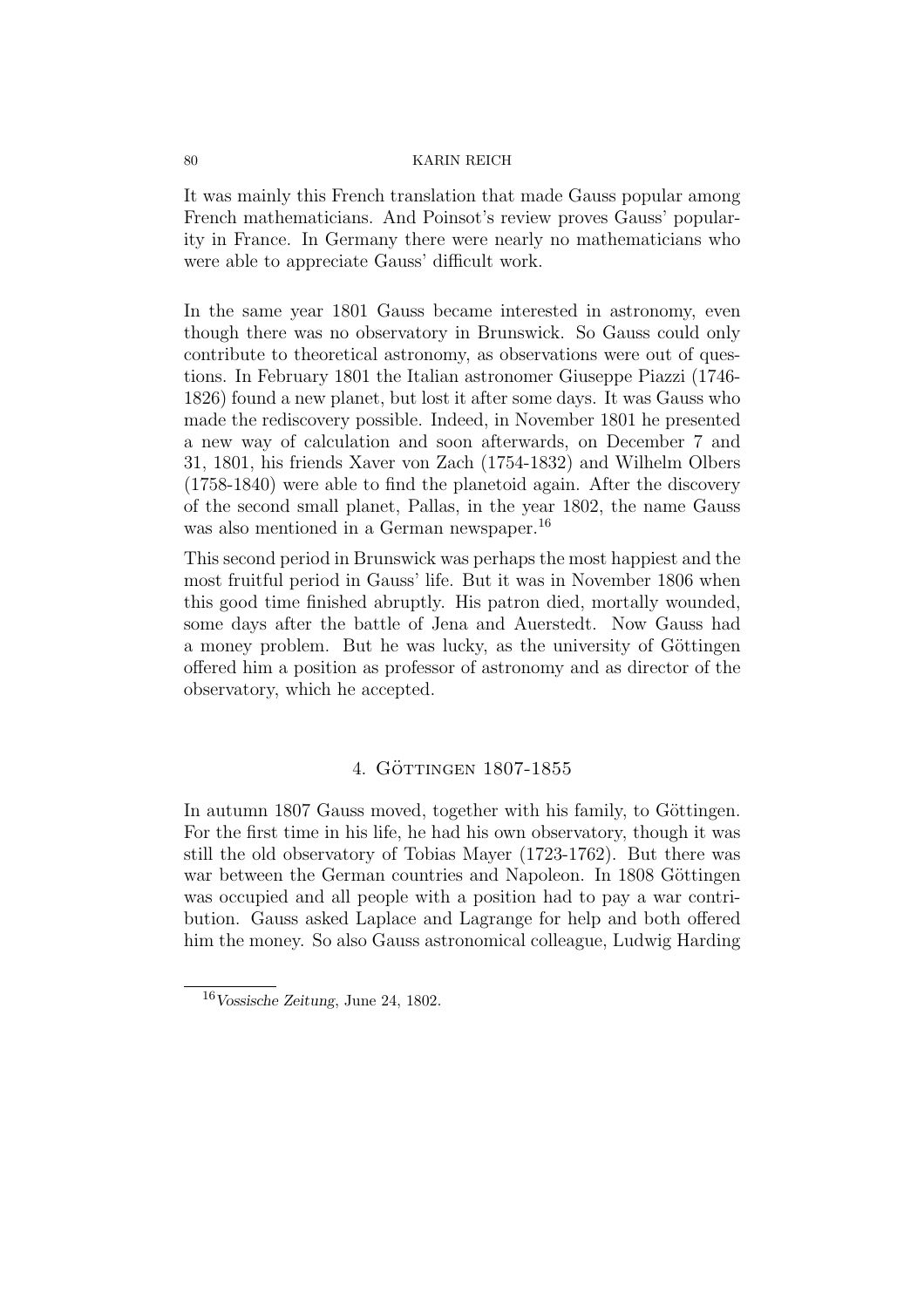(1765-1834), was able to benefit from the generous attitude of Laplace and Lagrange.<sup>17</sup>

The year 1809 was a disaster for Gauss.

The beginning was promising, despite the war, Gauss' astronomical main work Theoria motus corporum coelestium in sectionibus conicis solem ambientium (Theory of the motion of the heavenly bodies moving about the sun in conic sections) appeared in Hamburg in the early summer of 1809. But in October, Gauss' wife Johanna (1780-1809) gave birth to her third child and died. The only solution for a man with small children at this time was to get married again. And this happened in summer 1810, Gauss' second wife was Minna Waldeck (1788-1831).

4.1. Colleagues at the university of Göttingen. When Gauss went to Göttingen, Ludwig Harding was professor of astronomy at the university (he was appointed after his discovery of the third little planet, Juno, in 1805). So when Gauss arrived, there were two astronomers in Göttingen. On the other hand, there was only one mathematician, his name was Bernhard Thibaut (1775-1832). He had written several small articles and had published two textbooks, which were successful:

- 1) Grundriß der reinen Mathematik (Outline of pure mathematics). Göttingen 1801, with a fith edition in 1831.
- 2) Grundriß der allgemeinen Arithmetik oder Analysis (Outline of the general arithmetic or analysis). Göttingen 1809, second edition in 1830.

Thibaut was an extremely successful teacher. Students reported that he spoke like Goethe. At a time when the whole university had about 200 students, Thibaut's lectures were attended by one-hundred twenty students or more. Most of the students did not even study mathematics, but they just wanted to hear Thibaut. He really was an extraordinary teacher, with an outstanding teaching ability.<sup>18</sup>

<sup>&</sup>lt;sup>17</sup>Karin Reich: *Im Umfeld der Theoria motus: Gauß' briefwechsel mit Perthes*, Laplace, Delambre und Legendre. Göttingen 2001, p. 80 and 134.

 $18$ Karin Reich: *Bernhard Friedrich Thibaut, der Mathematiker an Gauß' Seite.* Mitteilungen der Gauß-Gesellschaft 34, 1997, p. 45-62.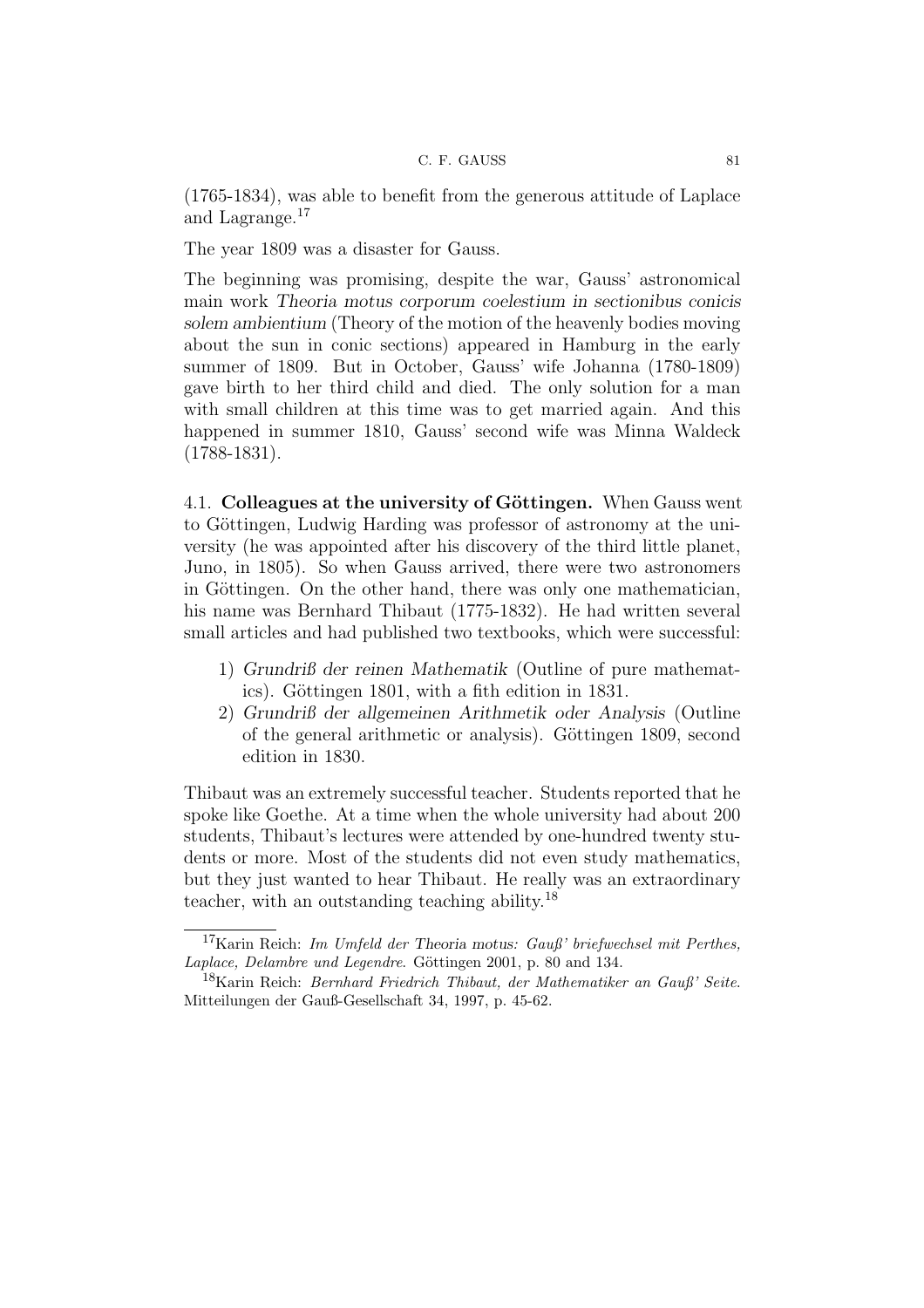4.2. Astronomy and mathematics. Although Gauss was now professor of astronomy, he never forgot mathematics, on the contrary, mathematics played the most important role, even when he worked in other fields. Let us have a closer look at his astronomical investigations, mainly his determination of the orbits of planets.

As Gauss himself and his colleagues had often pointed out, the main chapters of his Theoria motus were paragraphs 99 and 100. Here he determined the orbit by means of a transcendental equation. That was not new at this time, this result was also achieved by other astronomers. But Gauss solved this transcendental equation by means of continuous fractions, and these converge very fast. So Gauss was able to achieve a very good result by means of a small amount of terms.

Some time later he picked up this theory once again and in 1812 he published a very important article about the so-called hypergeometric series: Allgemeine Untersuchungen über die unendliche Reihe

$$
1 + \frac{\alpha\beta}{1\cdot\gamma}x + \frac{\alpha(\alpha+1)\beta(\beta+1)}{1\cdot 2\cdot\gamma(\gamma+1)}xx + \frac{\alpha(\alpha+1)(\alpha+2)\beta(\beta+1)(\beta+2)}{1\cdot 2\cdot 3\cdot\gamma(\gamma+1)(\gamma+2)}x^3 + \text{etc.}
$$

(General investigations about infinite series).<sup>19</sup> In this paper Gauss also advanced the investigation of the so-called Gamma-function, which had been introduced and studied by Euler.

4.3. Surveying and mathematics. In 1820 the King of Hannover and Great Britain, George IV (he reigned from 1820-1830) gave the order to survey the kingdom of Hannover. Gauss started immediately and presented the first results in  $1823$ <sup>20</sup> But while surveying he also published theoretical or purely mathematical papers which arose from his practical work.

In 1825 he published a first mathematical result: Allgemeine Auflösung der Aufgabe die Theile einer gegebnen Fläche so abzubilden, dass die Abbildung dem Abgebildeten in den kleinsten Theilen ¨ahnlich wird (General solution of the problem of how to represent the parts of a given

 $19$ In: Gauss Werke 3, p. 123-162.

<sup>20</sup>Astronomische Nachrichten 1, 1823, Beylage zu no. 24.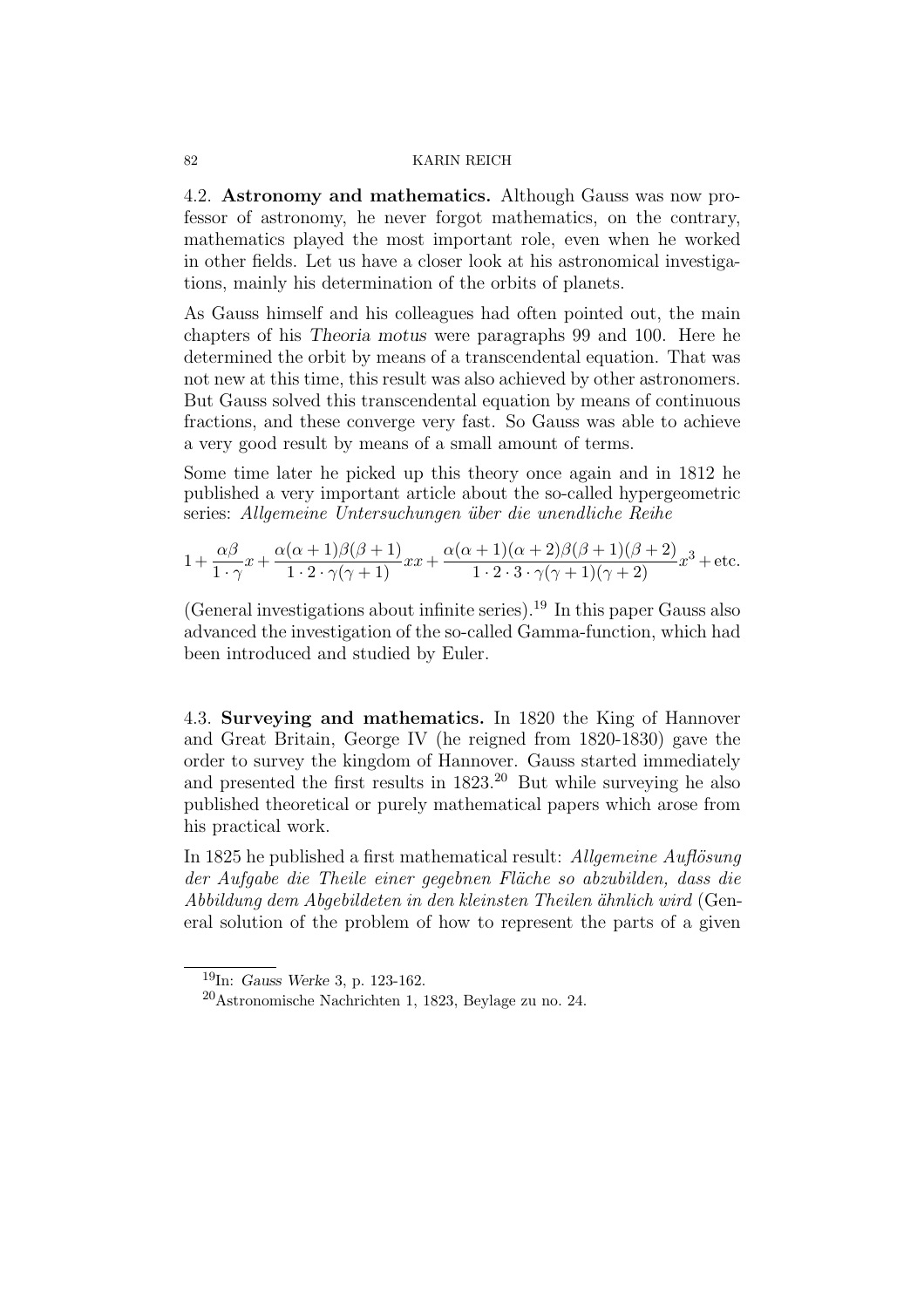surface on another given surface, so that the smallest parts of the representation are similar to the corresponding parts of the surface represented).<sup>21</sup> Here Gauss introduced for the first time the term "conformal" and developed a theory of the "conformal mapping". For this work he was awarded a medal from the Danish Academy in Copenhagen.

Three years later, in 1828, he presented his main contribution to differential geometry Disquisitiones generales circa superficies curvas (General investigations of curved surfaces),  $2^2$  where he introduced a new definition of the measure of curvature and a new definition of a surface which was equivalent to a two-dimensional manifold:

When a surface is regarded, not as the boundary of a solid, but as a flexible, though not extensible solid, one dimension of which is supposed to vanish, then the properties of the surface depend in part upon the form to which we can suppose it reduced, and in part are absolute and remain invariable, whatever may be the form into which the surface is bent. To these latter properties, the study of which opens to geometry a new and fertile field, belong the measure of curvature and the integral curvature, in the sense which we have given to these expressions. To these also belong the theory of shortest lines, and a great part of what we reserve to be treated later. From this point of view, a plane surface and a surface developable on a plane, e.g., cylindrical surfaces, conical surfaces, etc., are to be regarded as essentially identical; and the generic method of defining in a general manner the nature of the surfaces thus considered is always based upon the formula

$$
\sqrt{Edp^2 + 2Fdpdq + Gdq^2},
$$

which connects the linear element with the two indeterminates p,  $q$  (§ 13).

4.4. Physics and mathematics. When Wilhelm Weber (1804-1891) became professor of physics at the university of Göttingen in 1831, a

 $21$ Astronomische Abhandlungen, Heft 3, 1825, p. 1-30. In: Gauss Werke 4, p. 189-216.

<sup>22</sup>Commentationes societatis regiae scientiarum Gottingensis recentiores 6, p. 99-146. In: Gauss Werke 4, p. 217-258.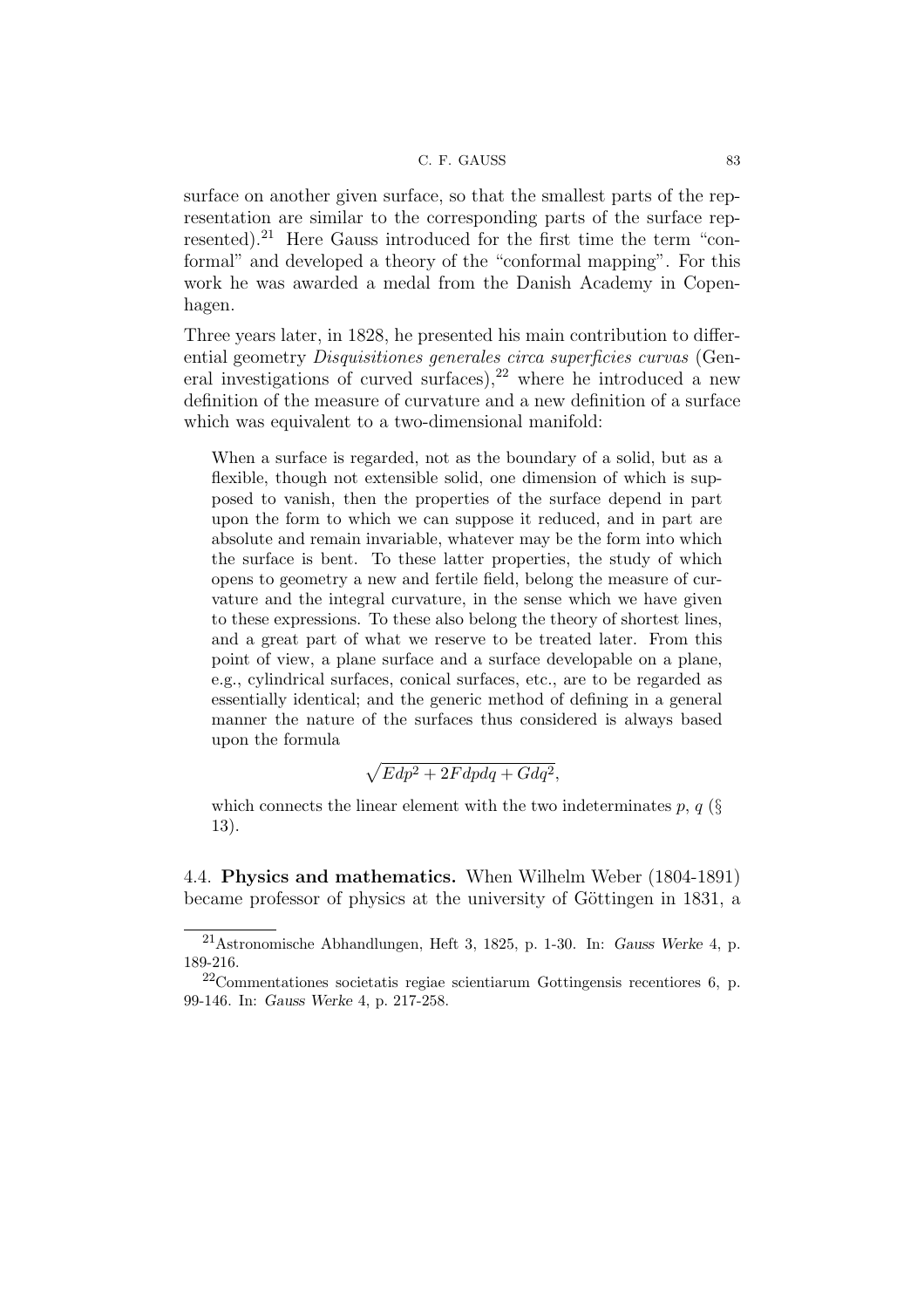new period began in Gauss' life. He had had interests for physics, especially electricity and magnetism, for a long time, but he needed help in creating experiments. The duo Gauss and Weber was exceptional, as Gauss' interest was a more theoretical one and Weber was able to add the practical know-how. In 1833 Gauss finished his Intensitas vis magneticae terrestris ad mensuram absolutam revocata (The intensity of the terrestrial magnetic force reduced to absolute measurement).<sup>23</sup> Earth magnetism became a worldwide international investigation whose heart was located in Göttingen. Gauss introduced the term "potential" and made successful use of the spherical functions within his physical investigations.

## 5. Gauss as a teacher

As professor of astronomy Gauss normally gave lectures only in astronomy; his most common lectures were:

> 75 times "Practical astronomy" 19 times "Methods of least-squares" 18 times "Instruments, measurements and calculations in surveying" 18 times "Theory of the motion of comets" 11 times "The theory of magnetical phenomena".

He gave lectures in mathematical disciplines only in rare occasions, like:

WS 1809: Selected chapters in number theory SS 1819, WS 1823/4, WS 1826/7: Theory of probability and its applications SS 1827, WS 1827/8, WS 1829/30, WS 1931/2: Surface theory SS 1833 and WS 1833/4: Theory of numerical equations

However, it is rather astonishing that many of the large number of Gauss' students became well-known mathematicians. In alphabetical order:

<sup>23</sup>Commentationes societatis regiae scientiarum Gottingensis recentiores 8, 1841, p. 3-44. In: Gauss Werke 5, p. 79-118.